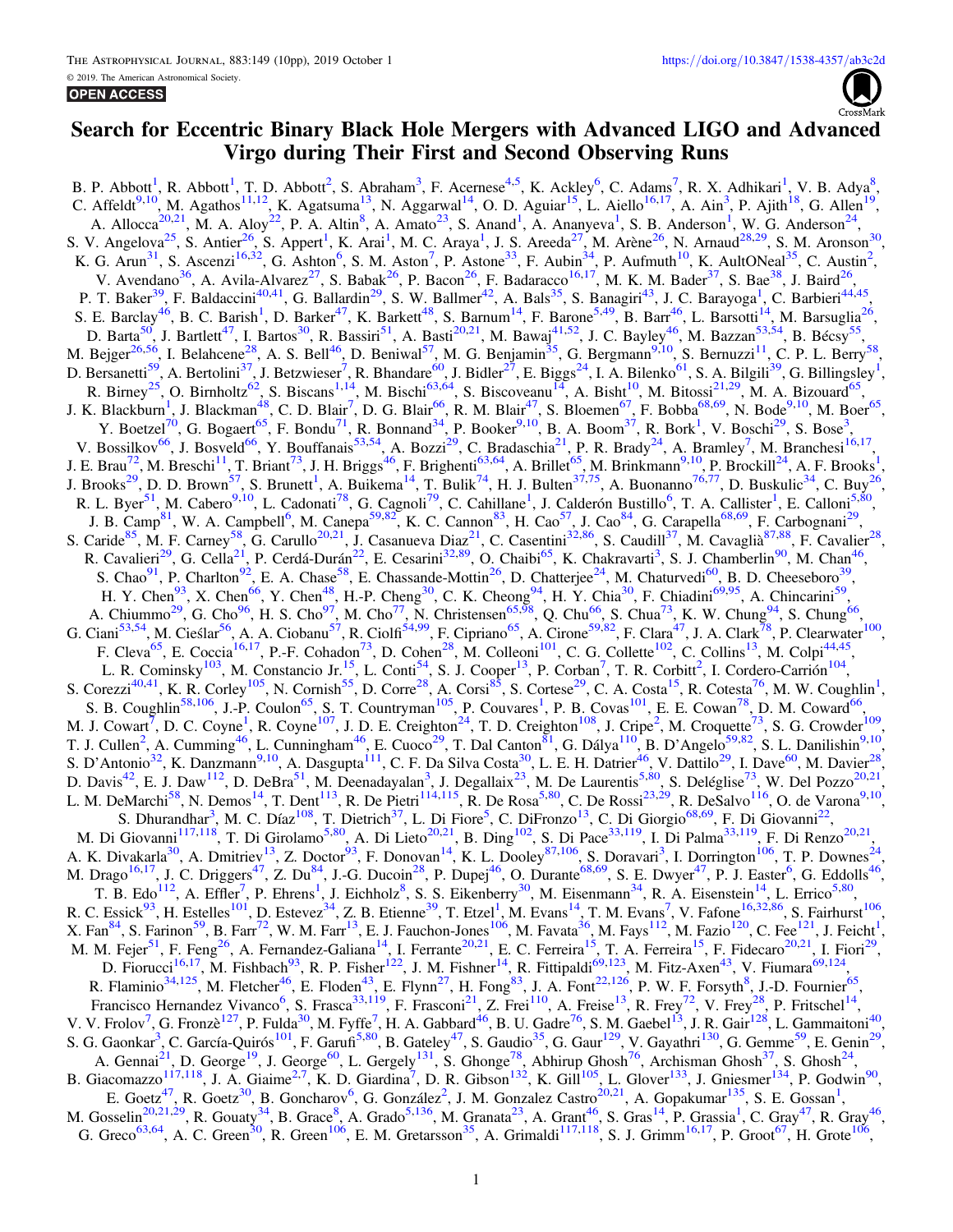S. Grunewald<sup>76</sup>, P. Gruning<sup>28</sup>, G. M. Guidi<sup>63,64</sup>, H. K. Gulati<sup>111</sup>, Y. Guo<sup>37</sup>, A. Gupta<sup>90</sup>, Anchal Gupta<sup>1</sup>, P. Gupta<sup>37</sup>,<br>E. K. Gustafson<sup>1</sup>, R. Gustafson<sup>137</sup>, L. Haegel<sup>101</sup>, O. Halim<sup>16,17</sup>, B. R. Hall<sup>138</sup>, E. A. M. Hogato 1, N. A. Honald 1, K. Hot 19. E. Hotz, 1. Hopkins 1, C. Host 1, J. Hogat 1, E. J. Howch 1, C. G. Hoy<br>
Y. Huang<sup>14</sup>, M. T. Hübner<sup>6</sup>, E. A. Huerta<sup>19</sup>, D. Huer<sup>28</sup>, B. Hughey<sup>35</sup>, V. Hui<sup>34</sup>, S. Husa<sup>101</sup>, S. C. V. Kalaghatgi<sup>106</sup>, V. Kalogera<sup>58</sup>, B. Kamai<sup>1</sup>, S. Kandhasamy<sup>3</sup>, G. Kang<sup>38</sup>, J. B. Kanner<sup>1</sup>, S. J. Kapadia<sup>24</sup>, S. Karki<sup>72</sup>, R. Kashyap<sup>18</sup>, M. Kasprzack<sup>1</sup>, S. Katsanevas<sup>29</sup>, E. Katsavounidis<sup>14</sup>, W. Katzman<sup>7</sup>, S. Kaufer<sup>10</sup>, K. Kawabe<sup>47</sup>, N. V. Keerthana<sup>3</sup>, F. Kéfélian<sup>65</sup>, D. Keitel<sup>140</sup>, R. Kennedy<sup>112</sup>, J. S. Key<sup>148</sup>, F. Y. Khalili<sup>61</sup> N. Khetan<sup>16,17</sup>, M. Khursheed<sup>60</sup>, N. Kijbunchoo<sup>8</sup>, Chunglee Kim<sup>150</sup>, J. C. Kim<sup>151</sup>, K. Kim<sup>94</sup>, W. Kim<sup>57</sup>, W. S. Kim<sup>152</sup>, N. Khetan<sup>1974</sup>', M. Khursheed<sup>'</sup>', N. Kijbunchoo'', Chunglee Kim<sup>1974</sup>', J. C. Kim<sup>394</sup>, W. Kim<sup>394</sup>, W. S. Kim<sup>132</sup>,<br>
Y.-M. Kim<sup>153</sup>, C. Kimball<sup>58</sup>, P. J. King<sup>47</sup>, M. Kinley-Hanlon<sup>46</sup>, R. Kirchhoff<sup>9,10</sup>, J. S. Kisse S. Leavey<sup>5,10</sup>, Y. K. Lecouche<sup>27</sup>, C. H. Lee<sup>57</sup>, H. K. Lee<sup>103</sup>, H. M. Lee<sup>103</sup>, H. W. Lee<sup>13</sup>, J. Lee<sup>76</sup>, K. Lee<sup>76</sup>, K. Lee<sup>13</sup>, J. Lehmann<sup>5,10</sup>,<br>A. K. Lenon<sup>39</sup>, N. Leroy<sup>28</sup>, N. Letendre<sup>34</sup>, Y. Levin<sup>6</sup>, A. Li<sup>9</sup> E. Matos, A. Maquina 134, K. Matsat 1, F. Matten 1, I. W. Mattin 1, K. M. Mattin 1, V. Mattinez 1, D. V. Mattynov<br>
H. Masalehdan<sup>134</sup>, K. Mason<sup>14</sup>, E. Massera<sup>112</sup>, A. Masserot<sup>34</sup>, T. J. Massinger<sup>1</sup>, M. Masso-Reid<sup>46</sup>, K. Merfeld<sup>72</sup>, E. L. Merilh<sup>47</sup>, M. Merzougui<sup>65</sup>, S. Meshkov<sup>1</sup>, C. Messenger<sup>46</sup>, C. Messick<sup>90</sup>, F. Messina<sup>44,45</sup>, R. Metzdorff<sup>73</sup>,<br>P. M. Meyers<sup>100</sup>, F. Meylahn<sup>9,10</sup>, A. Miani<sup>117,118</sup>, H. Miao<sup>13</sup>, C. Michel<sup>23</sup>, T. Mistry<sup>112</sup>, S. Mitra<sup>3</sup>, V. P. Mitrofanov<sup>61</sup>, G. Mitselmakher<sup>30</sup>, R. Mittleman<sup>14</sup>, G. Mo<sup>98</sup>, D. Moffa<sup>121</sup>, K. Mogushi<sup>87</sup>,<br>S. R. P. Mohapatra<sup>14</sup>, M. Molina-Ruiz<sup>141</sup>, M. Mondin<sup>133</sup>, M. Montani<sup>63,64</sup>, C. J. Moo T. J. N. Nelson<sup>7</sup>, M. Nery<sup>9,10</sup>, A. Neunzert<sup>137</sup>, L. Nevin<sup>1</sup>, K. Y. Ng<sup>14</sup>, S. Ng<sup>57</sup>, C. Nguyen<sup>26</sup>, P. Nguyen<sup>72</sup>, D. Nichols<sup>37,142</sup>, S. A. Nichols<sup>2</sup>, S. Nissanke<sup>37,142</sup>, F. Nocera<sup>29</sup>, C. North<sup>106</sup>, L. K. Nutta G. Oganesyan (G. H. Ogin (G. H. Omiston<sup>43</sup>, L. F. Ortega<sup>30</sup>, R. O'Shaughnessy<sup>62</sup>, S. Ossokine<sup>76</sup>, D. J. Ottaway<sup>57</sup>,<br>H. Overmier<sup>7</sup>, B. J. Owen<sup>85</sup>, A. E. Pace<sup>90</sup>, G. Pagano<sup>20,21</sup>, M. A. Page<sup>66</sup>, G. Pagliaroli<sup>16,1</sup> F. Faolien A. Faoli, A. Faolia, W. Faiker (a. D. Fascucci , A. Fasquaetu , K. Fassaquetu , D. Passuello M. Patil<sup>157</sup>, B. Patricelli<sup>20,21</sup>, E. Payne<sup>6</sup>, B. L. Pearlstone<sup>46</sup>, T. C. Pechsiri<sup>30</sup>, A. J. Pedersen<sup>42</sup>, M. Pe J. Powell<sup>167</sup>, A. K. Prajapati<sup>111</sup>, J. Prasad<sup>3</sup>, K. Prasai<sup>51</sup>, R. Prasanna<sup>144</sup>, G. Pratten<sup>101</sup>, T. Prestegard<sup>24</sup>, M. Principe<sup>69,89,116</sup>, G. A. Prodi<sup>117,118</sup>, L. Prokhorov<sup>13</sup>, M. Punturo<sup>41</sup>, P. Puppo<sup>33</sup>, M. Pürrer<sup>76</sup>, H. Qi<sup>106</sup>, V. Quetschke<sup>108</sup>, P. J. Quinonez<sup>35</sup>, F. J. Raab<sup>47</sup>, G. Raaijmakers<sup>37,142</sup>, H. Radkins<sup>47</sup>, N. Radulesco<sup>65</sup>, P. Raffai<sup>1</sup> M. Rakhmanov<sup>108</sup>, K. E. Ramirez<sup>108</sup>, A. Ramos-Buades<sup>101</sup>, Javed Rana<sup>3</sup>, K. Rao<sup>58</sup>, P. Rapagnani<sup>33,119</sup>, V. Raymond<sup>106</sup>,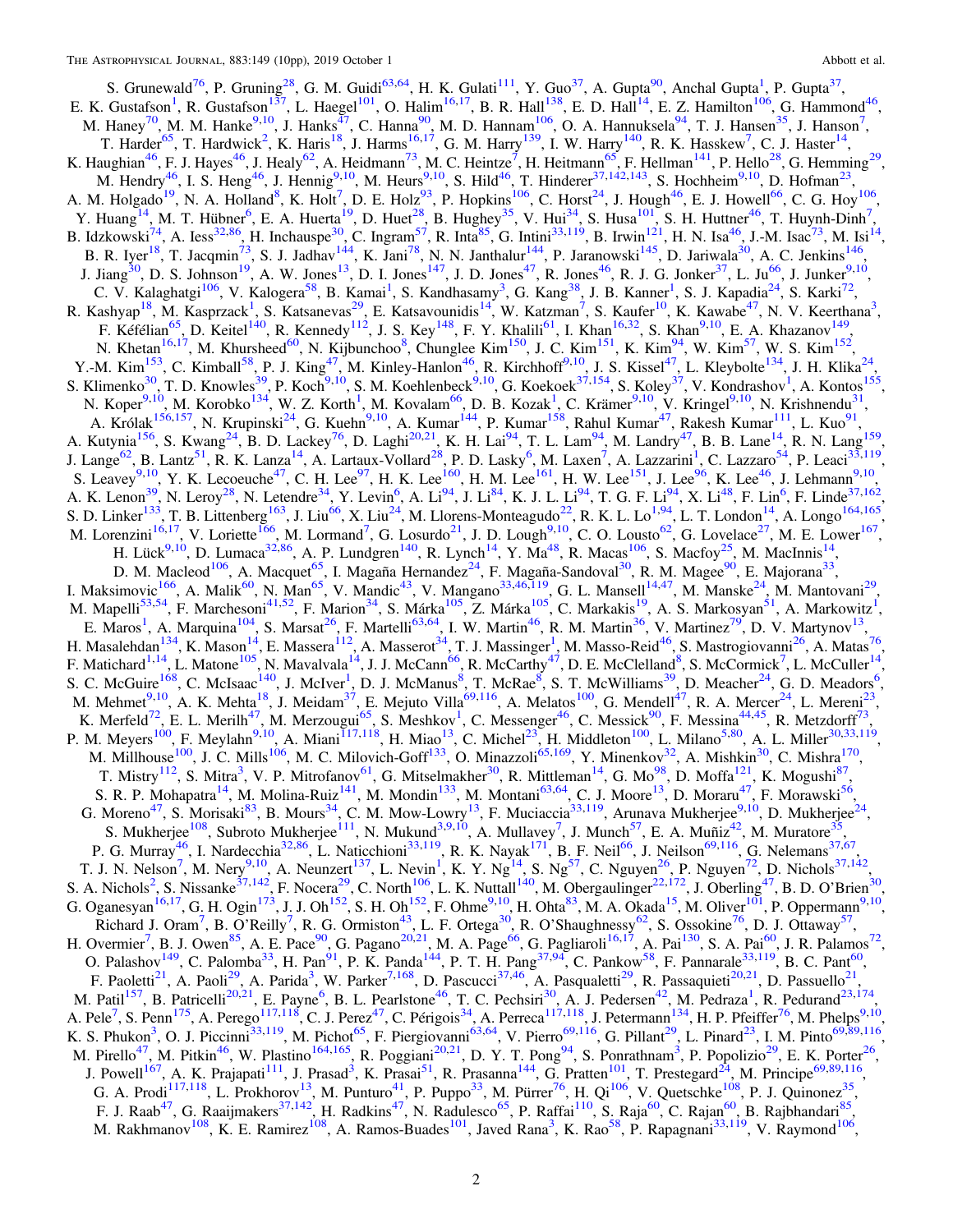<span id="page-2-0"></span>M. Razzano<sup>20,21</sup>, J. Read<sup>27</sup>, T. Regimbau<sup>34</sup>, L. Rei<sup>59</sup>, S. Reid<sup>25</sup>, D. H. Reitze<sup>1,30</sup>, P. Rettegno<sup>127,176</sup>, F. Ricci<sup>33,119</sup>, C. J. Richardson<sup>35</sup>, J. W. Richardson<sup>1</sup>, P. M. Ricker<sup>19</sup>, G. Riemenschneider<sup>127,176</sup>, K. Riles<sup>137</sup>, M. Rizzo<sup>58</sup>, N. A. Robertson<sup>1,46</sup>,<br>F. Robinet<sup>28</sup>, A. Rocchi<sup>32</sup>, L. Rolland<sup>34</sup>, J. G. Rollins<sup>1</sup>, V. J. Roma<sup>72</sup> C. A. Rose J. Rose J. R. Rose J. R. Rose J. D. Rosniska J. S. C. Rosorsky J. W. F. Ross J. S. Roward J. A. Rudget 37, K. Ryan<sup>47</sup>, S. Sachdev<sup>90</sup>, T. Sadecki<sup>47</sup>, M. Sakellariadou<sup>146</sup>, O. S. Salafia<sup>44,45,178</sup>, L. Salcon A. Sanaguar , L. Sanumu , E. J. Sanchez , L. E. Sanchez , N. Sanche-Guar , J. K. Sancers , K. A. Santuago , E. Santos<br>
N. Sarin<sup>6</sup>, B. Sassolas<sup>23</sup>, O. Sauter<sup>34,137</sup>, R. L. Savage<sup>47</sup>, P. Schale<sup>72</sup>, M. Scheel<sup>48</sup>, J. Sc D. H. Shoemaker<sup>1,3</sup>, D. M. Shoemaker<sup>1,3</sup>, K. Shukla<sup>141</sup>, S. ShyamSundar<sup>50</sup>, K. Siellez<sup>16</sup>, M. Sieniawska<sup>20</sup>, D. Sigg<sup>-1</sup>, L. P. Singer<sup>51</sup>,<br>D. Singh<sup>90</sup>, N. Singh<sup>74</sup>, A. Singhal<sup>16,33</sup>, A. M. Sintes<sup>101</sup>, S. Sitmuk L. Terkowski<sup>134</sup>, M. Thomas<sup>7</sup>, P. Thomas<sup>47</sup>, S. R. Thondapu<sup>60</sup>, K. A. Thorne<sup>7</sup>, E. Thrane<sup>6</sup>, Shubhanshu Tiwari<sup>117,118</sup>, L. Terkowski<sup>134</sup>, M. Thomas<sup>7</sup>, P. Thomas<sup>47</sup>, S. R. Thondapu<sup>60</sup>, K. A. Thome<sup>7</sup>, E. Thrane<sup>6</sup>, Shubhanshu Tiwari<sup>117,118</sup>,<br>
F. Travaso<sup>29,41</sup>, G. Trava<sup>51</sup>, M. Tomas<sup>174</sup>, A. Trapathe<sup>137,</sup> A. Trovaschi<sup>64</sup>, M. Tomas<sup>1</sup> B. F. Whiting<sup>30</sup>, C. Whittle<sup>14</sup>, D. M. Wilken<sup>9,10</sup>, D. Williams<sup>46</sup>, A. R. Williamson<sup>37,142</sup>, J. L. Willis<sup>1</sup>, B. Willke<sup>9,10</sup>, W. Winkler<sup>9,10</sup> **E.** F. Whiling , C. While , D. M. Wiken , D. Williams , A. K. Williamson , J. L. Wills , B. Wilke , W. Winklet , C. C. C. Wipf<sup>1</sup>, H. Wittel<sup>9,10</sup>, G. Woan<sup>46</sup>, J. Woehler<sup>9,10</sup>, J. K. Wofford<sup>62</sup>, J. L. Wright<sup>46</sup>, D. S

J. Zweizig<sup>1</sup>

(The LIGO Scientific Collaboration and the Virgo Collaboration), and

F. Salemi

<sup>1</sup> LIGO, California Institute of Technology, Pasadena, CA 91125, USA

Louisiana State University, Baton Rouge, LA 70803, USA

<sup>3</sup> Inter-University Centre for Astronomy and Astrophysics, Pune 411007, India

<sup>4</sup> Dipartimento di Farmacia, Università di Salerno, I-84084 Fisciano, Salerno, Italy

<sup>5</sup> INFN, Sezione di Napoli, Complesso Universitario di Monte S. Angelo, I-80126 Napoli, Italy

<sup>6</sup> OzGrav, School of Physics & Astronomy, Monash University, Clayton 3800, Victoria, Australia

LIGO Livingston Observatory, Livingston, LA 70754, USA

 $^8$  OzGrav, Australian National University, Canberra, Australian Capital Territory 0200, Australia

9<br>Max Planck Institute for Gravitational Physics (Albert Einstein Institute), D-30167 Hannover, Germany<br><sup>10</sup> Leibniz Universität Hannover, D-30167 Hannover, Germany

<sup>11</sup> Theoretisch-Physikalisches Institut, Friedrich-Schiller-Universität Jena, D-07743 Jena, Germany<br><sup>12</sup> University of Cambridge, Cambridge CB2 1TN, UK

<sup>13</sup> University of Birmingham, Birmingham B15 2TT, UK

<sup>14</sup> LIGO, Massachusetts Institute of Technology, Cambridge, MA 02139, USA

<sup>15</sup> Instituto Nacional de Pesquisas Espaciais, 12227-010 São José dos Campos, São Paulo, Brazil

<sup>16</sup> Gran Sasso Science Institute (GSSI), I-67100 L'Aquila, Italy

<sup>17</sup> INFN, Laboratori Nazionali del Gran Sasso, I-67100 Assergi, Italy

<sup>18</sup> International Centre for Theoretical Sciences, Tata Institute of Fundamental Research, Bengaluru 560089, India

NCSA, University of Illinois at Urbana-Champaign, Urbana, IL 61801, USA<br>20 Università di Pisa, I-56127 Pisa, Italy

<sup>21</sup> INFN, Sezione di Pisa, I-56127 Pisa, Italy

<sup>22</sup> Departamento de Astronomía y Astrofísica, Universitat de València, E-46100 Burjassot, València, Spain

 $^{23}$  Laboratoire des Matériaux Avancés (LMA), CNRS/IN2P3, F-69622 Villeurbanne, France

University of Wisconsin-Milwaukee, Milwaukee, WI 53201, USA

SUPA, University of Strathclyde, Glasgow G1 1XQ, UK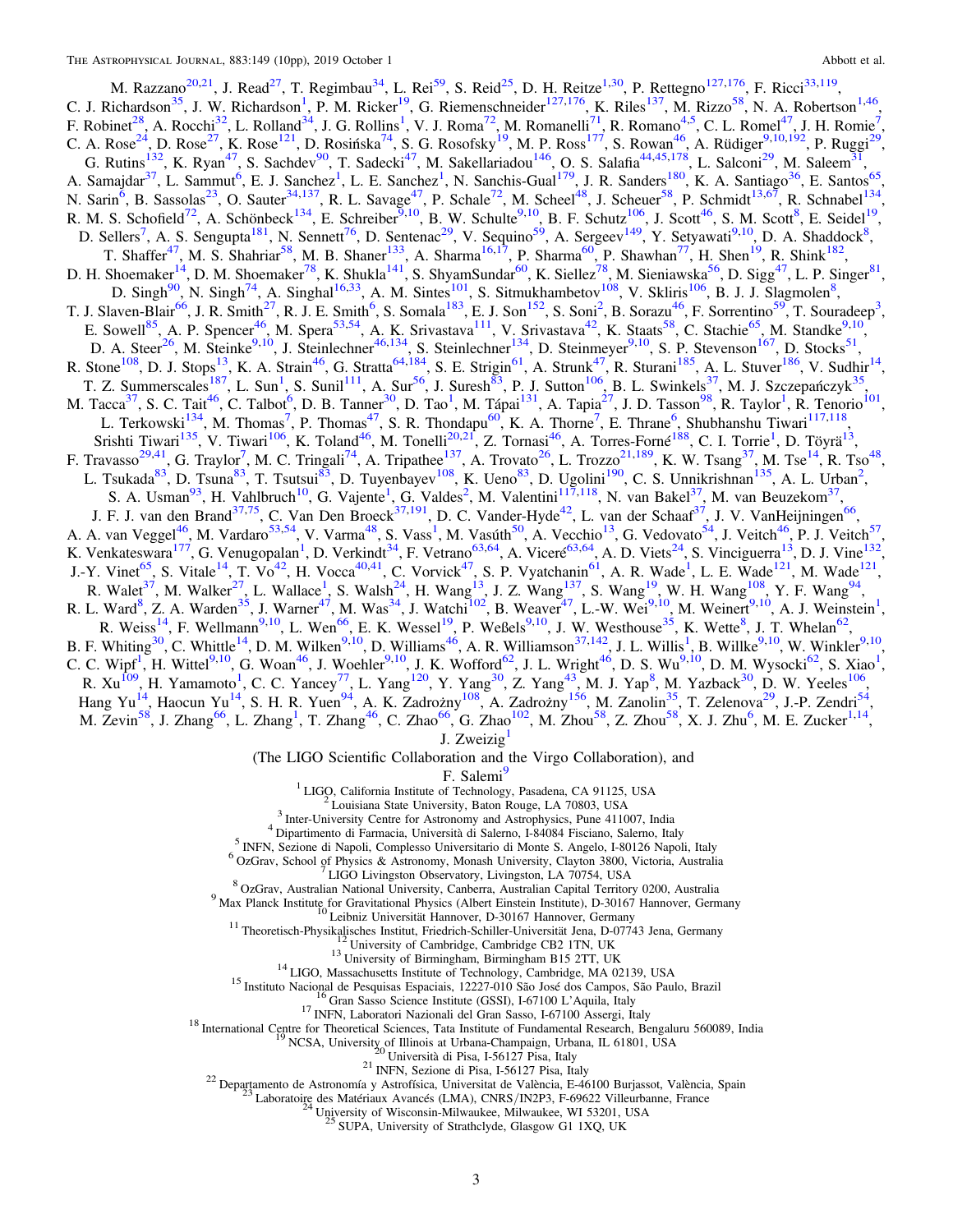<span id="page-3-0"></span><sup>26</sup> APC, AstroParticule et Cosmologie, Université Paris Diderot, CNRS/IN2P3, CEA/Irfu, Observatoire de Paris, Sorbonne Paris Cité, F-75205 Paris Cedex 13,<br>France

<sup>27</sup> California State University Fullerton, CA 92831, USA<br>
<sup>28</sup> LAL<sub>3</sub>Univ, Paris-Sud, CNRS/N2P3, Universite Paris-Sackay, F-91898 Orsay, France<br>
<sup>28</sup> LAL<sub>3</sub>University of Florida, Gainesville, FL 32611, USA<br>
<sup>31</sup> Universi

<sup>46</sup> Life) (FA, Liniversity of Ghageov Gilas (FA, Life) (FA, Life) (FA, Life) (Fa, Life) (Fa, Chindred Observatory, Richland, CA 99352, USA<br>
<sup>46</sup> LiGO Hanford Observatory, Richland, WA 99352, USA<br>
<sup>49</sup> Dipartimento di Med

<sup>75</sup> VU University Amsterdam, 1081 HV Amsterdam, The Netherlands<br>
<sup>75</sup> VU University of Marylation and Physics (Albert Einstein Institute, D-14476 Potasdam-Golm, Germany<br>
<sup>78</sup> School of Physics, Georgia Institute of Techn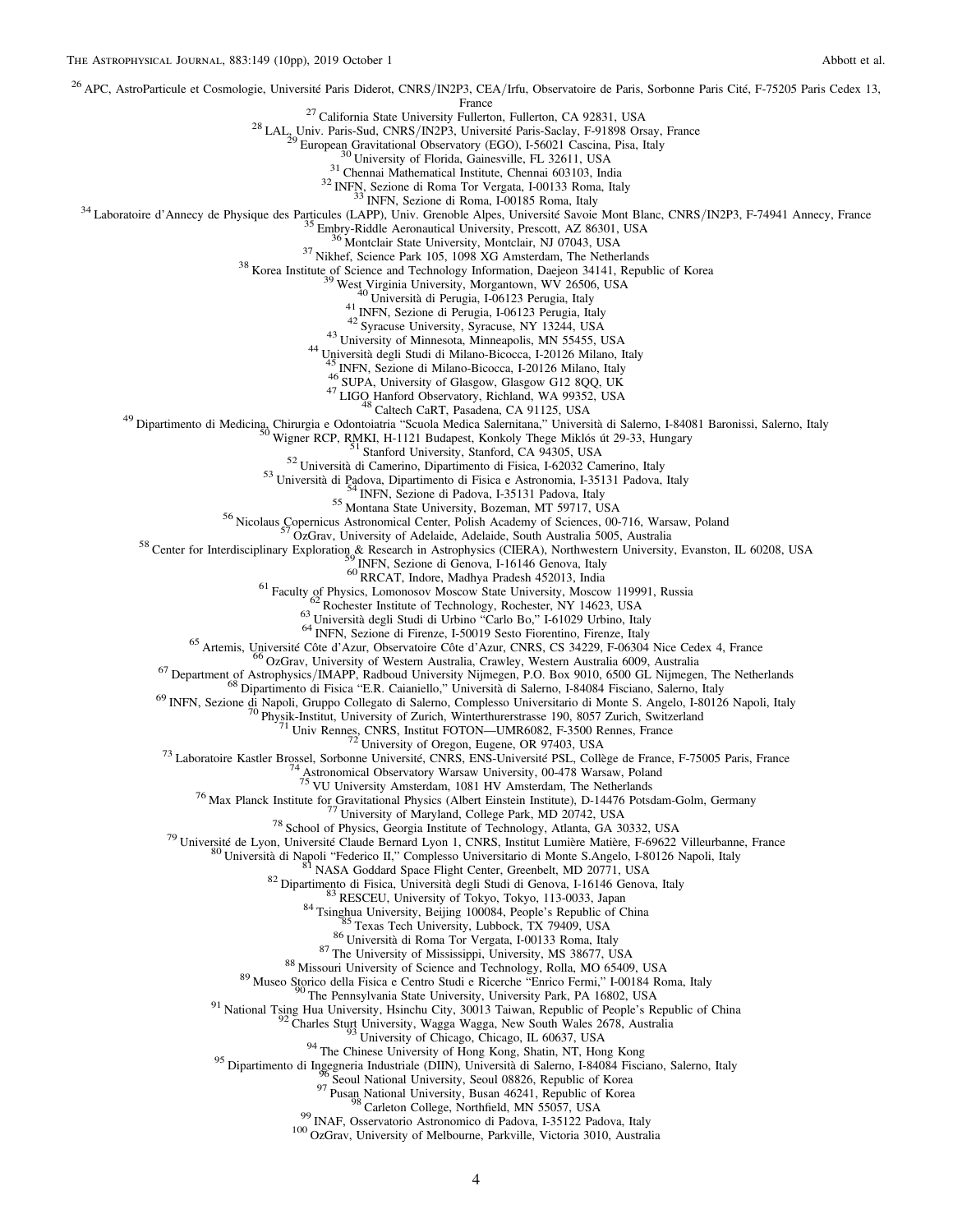<span id="page-4-0"></span><sup>101</sup> Universitat de les Illes Balears, IAC3—IEEC, E-07122 Palma de Mallorca, Spain<br><sup>102</sup> Université Libre de Bruxelles, Brussels B-1050, Belgium<br><sup>103</sup> Sonoma State University, Rohnert Park, CA 94928, USA<br><sup>104</sup> Departamen <sup>107</sup> University of Rhode Island, Kingston, RI 02881, USA<br><sup>108</sup> The University of Texas Rio Grande Valley, Brownsville, TX 78520, USA<br><sup>108</sup> The University of Texas Rio Grande Valley, Brownsville, TX 78520, USA<br><sup>110</sup> MTA-EL <sup>118</sup> INFN, Trento Institute for Fundamental Physics and Applications, I-38123 Povo, Trento, Italy<br>
<sup>119</sup> Università di Roma "La Sapienza," I-00185 Roma, Italy<br>
<sup>120</sup> Colorado State University, Fort Collins, CO 80523, USA <sup>127</sup> INFN Sezione di Torino, 1-10125 Torino, Italy<br><sup>127</sup> ISBN 1061 Mathematics, University of Edinburgh, Edinburgh EH9 3FD, UK<br>
<sup>130</sup> Institute Of Advanced Research, Gandhinagar 382426, India<br>
<sup>130</sup> Institute of Newtard <sup>143</sup> Delta Institute for Theoretical Physics, Science Park 904, 1090 GL Amsterdam, The Netherlands<br><sup>144</sup> Directorate of Construction, Services & Estate Management, Mumbai 400094 India<br><sup>145</sup> University of Białystok, 15-42 <sup>148</sup> University of Washington Bothell, Bothell, WA 98011, USA<br><sup>149</sup> Institute of Applied Physics, Nizhny Novgorod, 603950, Russia<br><sup>150</sup> Ewha Womans University, Seoul 03760, Republic of Korea<br><sup>151</sup> Inje University Gimhae, <sup>4</sup> Maastricht University, P.O. Box 616, 6200 MD Maastricht, The Netherlands<br><sup>155</sup> Bard College, 30 Campus Rd, Annandale-On-Hudson, NY 12504, USA<br><sup>156</sup> NCBJ, 05-400 Świerk-Otwock, Poland <sup>157</sup> Institute of Mathematics, Polish Academy of Sciences, 00656 Warsaw, Poland<br><sup>158</sup> Cornell University, Ithaca, NY 14850, USA<br><sup>159</sup> Hillsdale College, Hillsdale, MI 49242, USA<br><sup>169</sup> Hanyang University, Seoul 04763, Rep <sup>168</sup> Southern University and A&M College, Baton Rouge, LA 70813, USA  $^{169}$  Centre Scientifique de Monaco, 8 quai Antoine Ier, MC-98000, Monaco  $^{170}$  Indian Institute of Technology Madras, Chennai 600036, India <sup>173</sup> Institut für Kernphysik, Theoriezentrum, D-64289 Darmstadt, Germany<br><sup>173</sup> Whitman College, 345 Boyer Avenue, Walla Walla, WA 99362 USA<br><sup>174</sup> Université de Lyon, F-69361 Lyon, France<br><sup>175</sup> Hobart and William Smith Co

5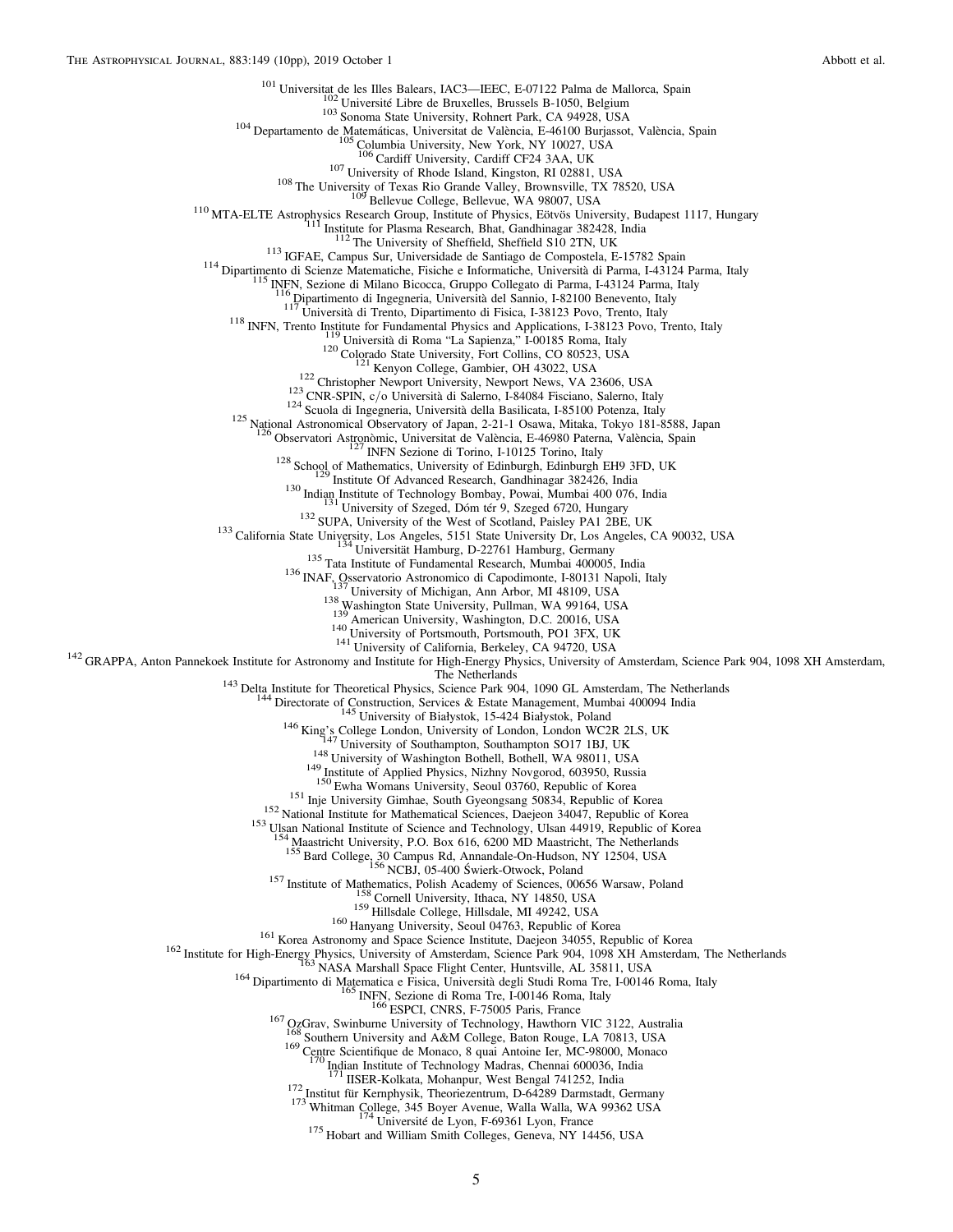<span id="page-5-0"></span><sup>176</sup> Dipartimento di Fisica, Università degli Studi di Torino, I-10125 Torino, Italy<br><sup>177</sup> University of Washington, Seattle, WA 98195, USA<br><sup>179</sup> Centro de Astrofísica e Gravitação (CENTRA), Departamento de Física, Insti

<sup>185</sup> International Institute of Physics, Universidade Federal do Rio Grande do Norte, Natal RN 59078-970, Brazil<br><sup>186</sup> Villanova University, 800 Lancaster Ave, Villanova, PA 19085, USA<br><sup>187</sup> Andrews University, Berrien S

Received 2019 July 31; revised 2019 August 10; accepted 2019 August 14; published 2019 September 30

#### Abstract

When formed through dynamical interactions, stellar-mass binary black holes (BBHs) may retain eccentric orbits  $(e > 0.1$  at 10 Hz) detectable by ground-based gravitational-wave detectors. Eccentricity can therefore be used to differentiate dynamically formed binaries from isolated BBH mergers. Current template-based gravitational-wave searches do not use waveform models associated with eccentric orbits, rendering the search less efficient for eccentric binary systems. Here we present the results of a search for BBH mergers that inspiral in eccentric orbits using data from the first and second observing runs (O1 and O2) of Advanced LIGO and Advanced Virgo. We carried out the search with the coherent WaveBurst algorithm, which uses minimal assumptions on the signal morphology and does not rely on binary waveform templates. We show that it is sensitive to binary mergers with a detection range that is weakly dependent on eccentricity for all bound systems. Our search did not identify any new binary merger candidates. We interpret these results in light of eccentric binary formation models. We rule out formation channels with rates  $\geq 100$  Gpc<sup>-3</sup> yr<sup>-1</sup> for  $e > 0.1$ , assuming a black hole mass spectrum with a powerlaw index  $\leq 2$ .

Unified Astronomy Thesaurus concepts: [Gravitational waves](http://astrothesaurus.org/uat/678) (678); [Elliptical orbits](http://astrothesaurus.org/uat/457) (457); [Astrophysical black](http://astrothesaurus.org/uat/98) [holes](http://astrothesaurus.org/uat/98) (98)

#### 1. Introduction

In their first two observing runs, the Advanced LIGO and Advanced Virgo detectors discovered 10 binary black hole (BBH) mergers and a binary neutron star merger (Abbott et al. [2019e](#page-9-0)). These detections have already provided a wealth of information on cosmic processes, including the rate, mass, spin, and redshift distribution of BBH mergers (Abbott et al. [2016f,](#page-9-0) [2019d](#page-9-0)), constraints on general relativity (Abbott et al. [2016e,](#page-9-0) [2019c](#page-9-0)), estimates of the Hubble constant (Abbott et al. [2017a,](#page-9-0) [2019b;](#page-9-0) Soares-Santos et al. [2019](#page-9-0)), and constraints on multi-messenger emission from the mergers (Abbott et al. [2008,](#page-9-0) [2016d,](#page-9-0) [2019a;](#page-9-0) Adrián-Martínez et al. [2016;](#page-9-0) Albert et al. [2017;](#page-9-0) Burns et al. [2019](#page-9-0)).

A key question that remains unanswered is how BBHs are formed. Viable formation channels include isolated binary evolution (e.g., Bethe & Brown [1998;](#page-9-0) Belczynski et al. [2002,](#page-9-0) [2014,](#page-9-0) [2016](#page-9-0); Dominik et al. [2013;](#page-9-0) Mennekens & Vanbeveren [2014](#page-9-0); Spera et al. [2015;](#page-9-0) Eldridge & Stanway [2016;](#page-9-0) Mandel & de Mink [2016](#page-9-0); Marchant et al. [2016;](#page-9-0) Mapelli et al. [2017](#page-9-0); Stevenson et al. [2017;](#page-9-0) Barrett et al. [2018](#page-9-0); Giacobbo & Mapelli [2018;](#page-9-0) Kruckow et al. [2018;](#page-9-0) Mapelli & Giacobbo [2018](#page-9-0)) and dynamical encounters in dense stellar environments, such as globular clusters (e.g., Portegies Zwart & McMillan [2000](#page-9-0);

Original content from this work may be used under the terms  $\bigcirc$  $|$  (cc) of the [Creative Commons Attribution 3.0 licence.](http://creativecommons.org/licenses/by/3.0/) Any further distribution of this work must maintain attribution to the author(s) and the title of the work, journal citation and DOI.

O'Leary et al. [2006;](#page-9-0) Sadowski et al. [2008;](#page-9-0) Downing et al. [2010,](#page-9-0) [2011](#page-9-0); Rodriguez et al. [2015](#page-9-0), [2016a](#page-9-0), [2016b;](#page-9-0) Askar et al. [2017;](#page-9-0) Fragione & Kocsis [2018](#page-9-0); Rodriguez & Loeb [2018](#page-9-0); Samsing [2018;](#page-9-0) Samsing et al. [2018;](#page-9-0) Zevin et al. [2019](#page-9-0)), young star clusters (e.g., Banerjee et al. [2010;](#page-9-0) Ziosi et al. [2014](#page-9-0); Mapelli [2016;](#page-9-0) Banerjee [2017,](#page-9-0) [2018](#page-9-0); Di Carlo et al. [2019](#page-9-0); Kumamoto et al. [2019](#page-9-0)), and galactic nuclei (e.g., O'Leary et al. [2009;](#page-9-0) Antonini & Perets [2012;](#page-9-0) Antonini & Rasio [2016](#page-9-0); Petrovich & Antonini [2017;](#page-9-0) Stone et al. [2017a](#page-9-0), [2017b](#page-9-0); Rasskazov & Kocsis [2019](#page-9-0)). Moreover, the dynamical process known as Kozai–Lidov (KL) resonance (Kozai [1962](#page-9-0); Lidov [1962](#page-9-0)) can trigger the merger of a BBH, even if the BBH has not been formed in a dense star cluster. In fact, if the BBH is orbited by a tertiary body (i.e., the BBH is the inner binary of a stable hierarchical triple system), the KL mechanism triggers oscillations of the BBH's eccentricity, which might speed up the merger by gravitational-wave emission. Each channel is expected to produce black hole mergers with different mass and spin distributions (Mandel & O'Shaughnessy [2010](#page-9-0); Abbott et al. [2016a](#page-9-0); Rodriguez et al. [2016c](#page-9-0); Farr et al. [2017](#page-9-0); Abbott et al. [2019d](#page-9-0)). The limited statistics from the low number of systems detected through gravitational waves and model uncertainties so far do not allow strong constraints on the formation channels.

Orbital eccentricity is a distinguishing feature of dynamical formation channels. Gravitational-wave emission acts to circularize binary orbits by the time they reach the orbital frequencies to which Advanced LIGO and Advanced Virgo are sensitive  $\geq 10$  Hz). Eccentric orbits in the Advanced LIGO and Advanced Virgo band indicate either that the binary was

 $192$  Deceased, 2018 July.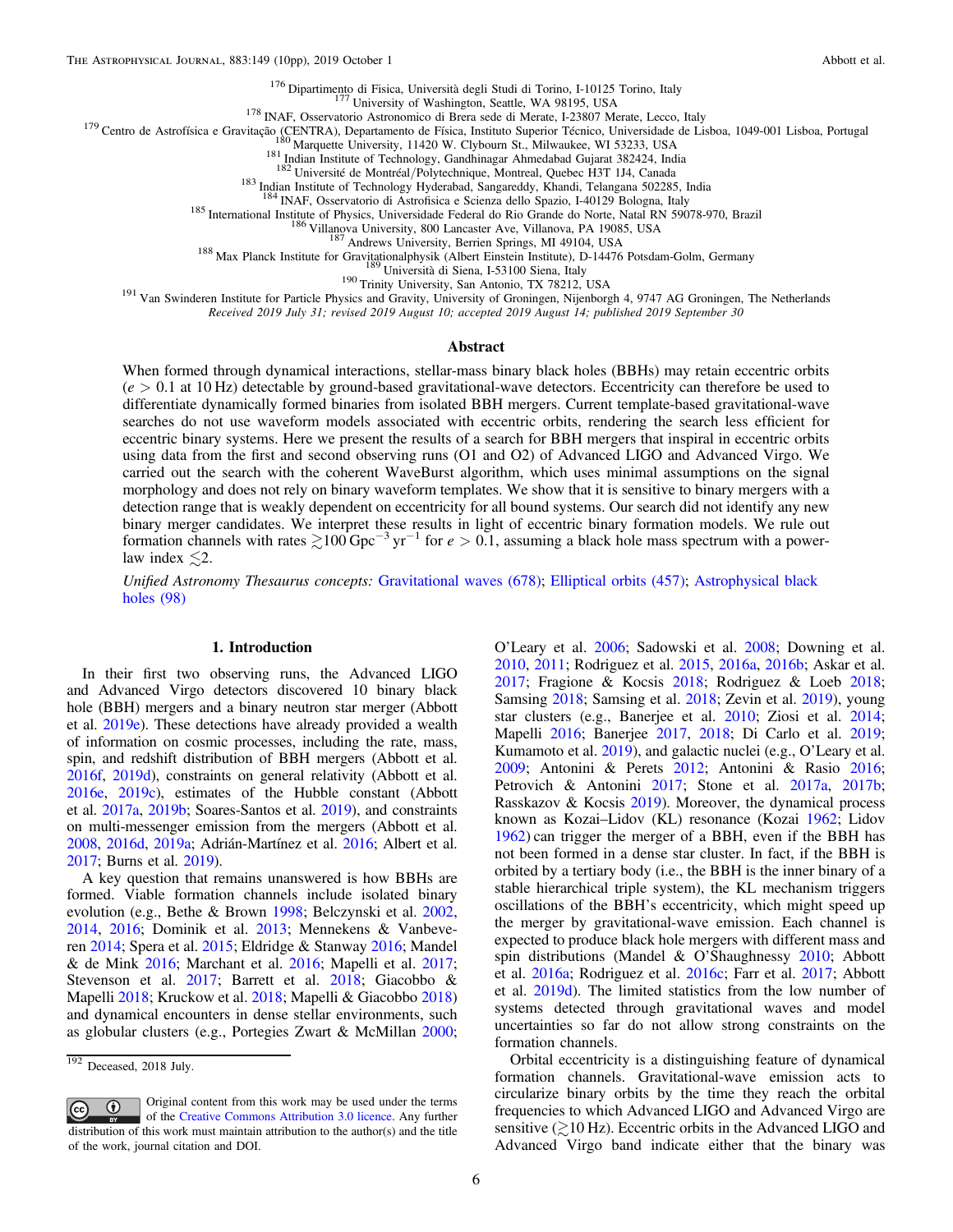<span id="page-6-0"></span>formed with small orbital separation and therefore did not have time to circularize, or that some dynamical process increased the eccentricity. For example, KL-induced mergers are expected to be associated with high eccentricities (Antonini et al. [2017;](#page-9-0) Fragione & Bromberg [2019](#page-9-0); Fragione & Kocsis [2019;](#page-9-0) Fragione et al. [2019a](#page-9-0)). The detection of gravitational waves from an eccentric binary would suggest that binary systems can form dynamically, and could help distinguish between different dynamical formation scenarios (KL oscillations in triple systems or dynamical encounters in dense stellar clusters; Lower et al. [2018](#page-9-0)).

In the following we define eccentricity at the time when the gravitational-wave frequency of the binary is at 10 Hz (Peters & Mathews [1963](#page-9-0)). Eccentricity constantly evolves during the inspiral.

Template-based gravitational-wave searches used by Advanced LIGO and Advanced Virgo currently do not include eccentric orbital templates (Abbott et al. [2019e](#page-9-0)). Quasicircular waveform templates are able to detect binaries with small eccentricities ( $e \lesssim 0.1$ ), but are inefficient at extracting moderately to highly eccentric binaries (Brown & Zimmer-man [2010](#page-9-0)). Multiple efforts for generating the full inspiralmerger ringdown waveforms for the binaries with eccentric orbits are underway (Cao & Han [2017](#page-9-0); Hinderer & Babak [2017](#page-9-0); Hinder et al. [2018](#page-9-0); Huerta et al. [2018;](#page-9-0) Ireland et al. [2019](#page-9-0)). However, the lack of a reliable and complete waveform model prevents the implementation of a matched-filtering search at this time, and led to the development of alternative search methods (Coughlin et al. [2015](#page-9-0); Tiwari et al. [2016;](#page-9-0) Lower et al. [2018](#page-9-0)).

Here we report the results of a search for eccentric BBH mergers with the coherent WaveBurst (cWB) algorithm that does not rely on binary system waveforms. cWB is sensitive to binaries of any eccentricity, and in particular to high-mass black holes. The search has been carried out over data from Advanced LIGO and Advanced Virgo's O1 and O2 observing runs, and found no evidence of eccentric binary signals. This paper evaluates the sensitivity of cWB to eccentric binary mergers, and infers constraints from non-detection on the rate of eccentric mergers.

#### 2. Detectors and Analysis Method

#### 2.1. Advanced LIGO and Advanced Virgo

The Advanced LIGO detectors began their first observing run O1 on 2015 September 12, which lasted until 2016 January 19 (Abbott et al. [2016b](#page-9-0)). During this time they accumulated  $T_{\text{obs,1}} = 48$  days of coincident data during which both the LIGO Hanford and LIGO Livingston detectors were operating. The second observing run O2 started on 2016 November 30 and lasted until 2017 August 25, resulting in  $T_{obs,2} = 118$  days of coincident data (Abbott et al. [2019e](#page-9-0)). Advanced Virgo joined the Advanced LIGO detectors on 2017 August 1. The detectors' sensitivity was not uniform during these runs, and there was a marked sensitivity increase from O1 to O2 (Abbott et al. [2018](#page-9-0)). As adding Advanced Virgo data was not improving the sensitivity of the search, this analysis only uses data from the Advanced LIGO detectors.

# 2.2. Search Description

The search for eccentric BBH mergers uses the same configuration of the cWB pipeline (Klimenko et al. [2008](#page-9-0), [2016](#page-9-0)) as the BBH merger search reported in Abbott et al. ([2019e](#page-9-0)). An early version of the search is described in Tiwari et al. ([2016](#page-9-0)). cWB is designed to search for transient signals, without specifying a waveform model. It identifies coherent excess power in multi-resolution time-frequency representations of the detectors' strain data, for signal frequencies up to 1 kHz and duration up to a few seconds. The excess power is collected in the time-frequency plane assuming monotonically increasing frequency for better collection of the signal energy from BBHs. The search identifies events that are coherent in multiple detectors and reconstructs the source sky location and signal waveforms using the constrained maximum likelihood method.

The cWB detection statistic  $\rho$  is based on the coherent energy  $E_c$  obtained by cross-correlating the signal waveforms reconstructed in the network of detectors. It is proportional to the coherent network signal-to-noise ratio. The estimation of statistical significance of an event is done by ranking the  $\rho$  of the event against the  $\rho$  distribution for background events obtained by repeating the analysis on time-shifted data. To exclude astrophysical events from the background sample, the time shifts are much larger than the expected signal delay between the detectors. Each cWB event was assigned a False Alarm Rate based on the rate of background triggers with a  $\rho$ higher than that of the event.

To increase the robustness against non-stationary detector noise-generating glitches, cWB uses signal-independent vetoes: the network correlation  $c_c = E_c/(E_c + E_n)$ , where  $E_n$  is the residual noise energy estimated after the reconstructed signal pixels are subtracted from the data. For a gravitational-wave signal we expected  $c_c \approx 1$ , while for glitches  $c_c \ll 1$ . Events with  $c_c < 0.7$  are rejected.

Detector characterization studies are also carried out to ensure that candidate events are not due to instrumental or environmental artifacts. We have rejected the times where significant instrumental artifacts make the data unusable (Abbott et al. [2016c](#page-9-0)).

# 2.3. Simulated Astrophysical Signals

In order to estimate the sensitivity of our search, we simulated eccentric BBH signals, injected them into detector data and searched for them using cWB. We used a BH mass range of  $5 M_{\odot}$ –50  $M_{\odot}$  (Abbott et al. [2019d](#page-9-0)), and eccentricities in the  $e \in [0, 0.99]$  range. We assumed that BHs have zero spin. These simulations were carried out to quantify the search sensitivity for individual binaries. Below we considered different mass distributions to characterize our sensitivity.

At the time of the analysis only one set of templates was available for the generation of full inspiral-merger-ringdown eccentric binary waveforms, including generic spin configurations by East et al. ([2013](#page-9-0)). It uses a prescription based on the equations of motion of a geodesic in a Kerr spacetime, coupled with the quadrupole formula for the gravitational radiation. The model defines an effective Kerr spacetime whose mass and spin parameters are set equal to the total mass and orbital angular momentum of the binary. The binary is evolved based on the behavior of a timelike geodesic in the effective Kerr spacetime, but the mass and angular momentum of this spacetime are changed at each time step based on the emitted energy and angular momentum calculated in the quadrupole approximation. This approach reproduces the correct orbital dynamics in the Newtonian limit and general-relativistic test particle limit. This model also incorporates strong-field features such as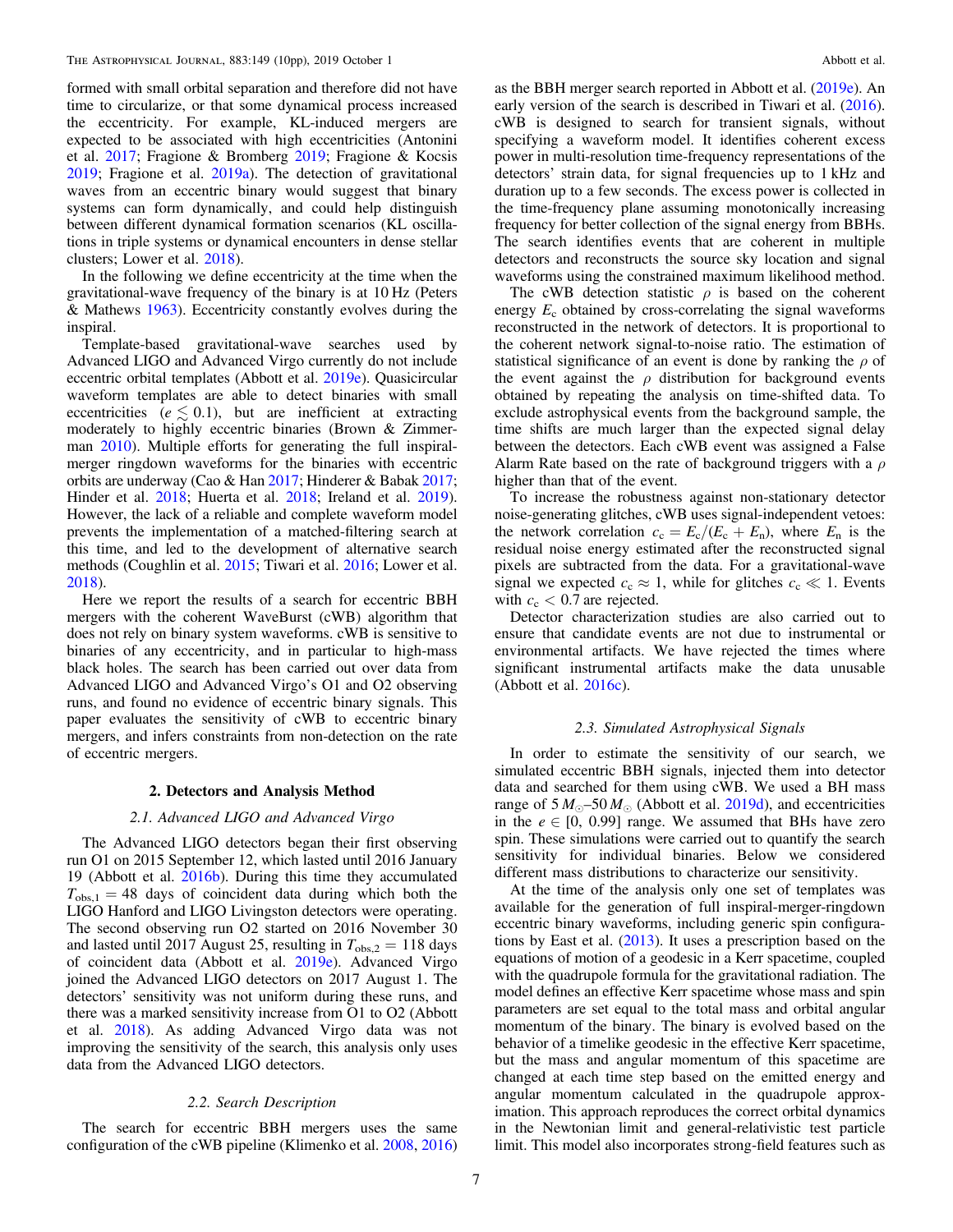

Figure 1. Examples of gravitational waveforms for a  $10 M_{\odot}$ –10 M<sub>o</sub> BBH system with eccentricities 0 (black) and 0.5 (red).

pericenter precession, frame dragging, and the existence of unstable orbits and related zoom-whirl dynamics (East et al. [2013](#page-9-0)). The inspiral waveforms obtained using the above treatment are stitched to a merger model that was developed for quasicircular mergers but also performs well for eccentric mergers with little modification (Baker et al. [2008;](#page-9-0) Kelly et al. [2011](#page-9-0)). In Figure 1 we show this waveform for the case of circular and eccentric ( $e = 0.5$ ) orbits.

The waveforms we used here to simulate gravitational waves from eccentric binaries are approximate. Compared to gravitational waveforms obtained using general-relativistic numerical simulations, the waveforms differ in overlap by up to a few percent (East et al. [2013](#page-9-0)). However, we found that cWB can detect the waveforms used here with equal sensitivity to precise waveforms obtained using numerical simulations, making their use appropriate to characterize search sensitivity. This is due to the fact that cWB does not rely on the precise gravitational waveform, making a few percent difference negligible.

# 3. Results

This search has detected 7 of the 10 BBH events that were identified by template-based searches (its sensitivity compared to template-based searches is higher for higher-mass binaries; see Table 1 in Abbott et al. [2019e](#page-9-0)). We considered these events to have no eccentricity. Our search did not detect any gravitational-wave event beyond these. Therefore, we concluded that no eccentric BBH merger has been detected. Below we present our search sensitivity to interpret this non-detection.

We note that the detection of only 7 out of 10 BBH events by cWB is consistent with its relative sensitivity compared to template-based searches, which are more sensitive in particular at low black hole masses (see Figure 2). Our interpretation below does not depend on or make use of this fractional overlap between the two search types.

We further note that the detection by cWB and the lessconfident template-based detection of an event would not necessarily mean that the event was an eccentric binary (see, e.g., Abbott et al. [2019e](#page-9-0)). The eccentricity of a detected event would need to be independently measured (e.g., Lower et al. [2018](#page-9-0)).

# 3.1. Sensitivity to Eccentric Mergers

We characterized the sensitivity of our search by calculating its range—the distance, averaged over observation time, sky location, and orientation, within which a BBH can be detected with false alarm rate  $\leq 10^{-2}$  yr<sup>-1</sup>. For this calculation we



Figure 2. Range of the cWB analysis to BBH mergers as a function of the binary's chirp mass, separately for the O1 and O2 observing runs, and for different orbital eccentricities (see the legend). The shaded regions represent  $1\sigma$ uncertainties. The dotted lines are linear fits on the ranges at chirp masses  $>30$  M<sub>o</sub> for  $e = 0$ . For comparison, we show the sensitive ranges for templatebased searches for compact binary coalescence (CBC), assuming  $e = 0$ , for O1 and O2 (Abbott et al. [2018](#page-9-0)). Masses are given in source frame.

adopted a standard cosmological model with Hubble parameter  $H_0 = 67.9 \text{ km s}^{-1} \text{ Mpc}^{-1}$  and  $\Omega_M = 0.3065$  (Ade et al. [2016](#page-9-0)). The range depends on the black hole masses, and is different for the O1 and O2 observing runs. In particular it depends on the chirp mass M of the binary, where  $M \equiv$  $(m_1 m_2)^{3/5} (m_1 + m_2)^{-1/5}$  for black hole masses  $m_1$  and  $m_2$ . We find that cWB range is independent of the eccentricity for the whole mass range considered (see also Tiwari et al. [2016](#page-9-0)). Our ranges, using the eccentric waveforms described in Section [2.3,](#page-6-0) are shown in Figure 2. We additionally see that the sensitive range of cWB grows faster with chirp mass than the range of template-based searches, making cWB additionally useful for circular binaries at higher masses (see also Abbott et al. [2017b](#page-9-0)).

# 3.2. Astrophysical Constraints

In order to compare our results to astrophysical source populations, we calculated the volume-time (VT) probed by our search. VT depends on the mass distribution of the BBH population. Dynamical formation channels are expected to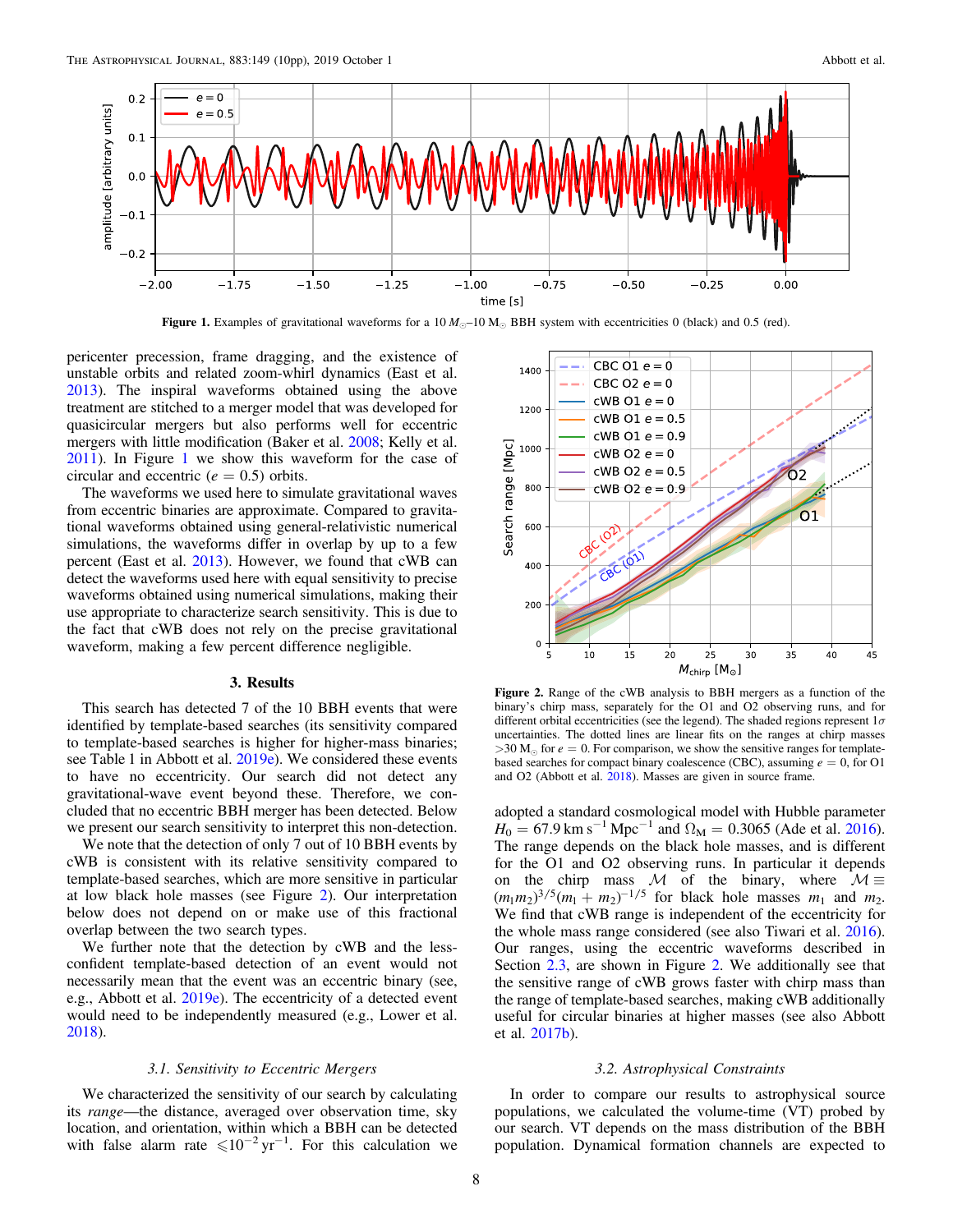result in different BH mass and mass ratio distributions than BBH mergers from field binaries (Kimpson et al. [2016](#page-9-0); Rodriguez et al. [2018](#page-9-0)). We considered a BBH mass distribution such that the mass of the more massive BH,  $m_1$ , follows a power-law distribution  $m^{-\beta}$  within the range [5  $M_{\odot}$ , 50  $M_{\odot}$ ] for different  $\beta$  values (see below), while the second BH's mass,  $m_2$ is uniformly distributed within the range  $[5 M_{\odot}, m_1]$ . The mass distribution of BBH mergers detected by Advanced LIGO and Advanced Virgo so far is somewhat different from this assumed distribution (Abbott et al. [2019d,](#page-9-0) [2019e](#page-9-0)). However, eccentric BBH merger channels are likely responsible for only a subset of these observations and therefore they do not fully determine the overall spectrum. With this mass distribution model, we find that  $VT(\beta) \approx \{6.6, 2.4, 0.75\} \times 10^{-2}$  Gpc<sup>3</sup> yr for  $\beta = \{1, 2, 3\}$ , respectively.

The BBH merger rate density for processes that can lead to eccentric orbits in the Advanced LIGO and Advanced Virgo band is mostly predicted to be up to a few  $Gpc^{-3}yr^{-1}$  (Kocsis et al. [2006](#page-9-0); Antonini & Rasio [2016;](#page-9-0) Rodriguez et al. [2016b](#page-9-0); Bartos et al. [2017;](#page-9-0) Petrovich & Antonini [2017;](#page-9-0) Silsbee & Tremaine [2017;](#page-9-0) Hamers et al. [2018](#page-9-0); Hoang et al. [2018](#page-9-0); Yang et al. [2019](#page-9-0)), while some more extreme models predict merger rate densities up to 100 Gpc<sup>-3</sup> yr<sup>-1</sup> (Rasskazov & Kocsis [2019](#page-9-0); VanLandingham et al. [2016](#page-9-0)). The fraction of mergers from these processes that have high eccentricity ( $e \ge 0.1$ ) ranges from ∼1% (Randall & Xianyu [2018a,](#page-9-0) [2018b](#page-9-0)) to close to all mergers (Petrovich & Antonini [2017;](#page-9-0) Gondán et al. [2018](#page-9-0)).

In order to understand the astrophysical rate density constraints of our results, we considered a dynamical formation channel that produces BBH mergers at rate density  $R_{dyn}$ , with a mass power-law index  $\beta$  (see above). We assumed that a fraction  $f_{\text{ecc}}$  of mergers from this channel have eccentricities  $e > 0.1$ , and that this BBH sub-population follows the mass distribution considered here. We further assumed that all BBH mergers detected by Advanced LIGO and Advanced Virgo so far have eccentricities  $e < 0.1$ . The expected number of eccentric mergers  $(e > 0.1)$  from this model detected by cWB during O1 and O2 is then

$$
\langle N_{\text{cWB,ecc}} \rangle = R_{\text{dyn}} f_{\text{ecc}} \text{VT}(\beta). \tag{1}
$$

Given that no such eccentric merger was detected, the Neyman 90% confidence-level upper limit is

$$
R_{\rm ul,ecc} = \frac{2.3}{f_{\rm ecc} \, \text{VT}(\beta)}\tag{2}
$$

where  $\beta = \{1, 2, 3\}$ . We obtained

$$
R_{\text{ul,ecc}} = \{30, 90, 300\} f_{\text{ecc}}^{-1} \text{ Gpc}^{-3} \text{ yr}^{-1} \tag{3}
$$

for  $\beta = \{1, 2, 3\}$ , respectively. The quoted approximate values were rounded to the first significant digit. We found that this result does not depend on the eccentricity distribution of the source population, as our search sensitivity only weakly depends on eccentricity.

Our results rule out models predicting  $\gtrsim$ 100 Gpc<sup>-3</sup> yr<sup>-1</sup> merger rate densities (VanLandingham et al. [2016;](#page-9-0) Rasskazov & Kocsis [2019](#page-9-0)) for  $\beta \lesssim 2$  if the majority of mergers in the given model have eccentricities  $e > 0.1$ , while the results are consistent with a number of other models (e.g., Antonini & Perets [2012](#page-9-0); Antonini et al. [2017;](#page-9-0) Fragione et al. [2019b](#page-9-0)).

# 4. Conclusion

We searched for eccentric BBH mergers using the cWB algorithm. We showed that the sensitivity of our method is independent of the eccentricity at the time the binary enters Advanced LIGO and Advanced Virgo's frequency band at  $\sim$ 10 Hz.

Our search only uncovered binaries that have also been found by template-based searches that do not appear to have eccentric orbits. We interpreted this non-detection in light of the expected merger rate density of BBH formation channels that can produce eccentric orbits, and the fraction of these mergers that have eccentricities  $\geq 0.1$ . Our results rule out the highest end of the rate density predictions ( $\gtrsim$ 100 Gpc<sup>-3</sup> yr<sup>-1</sup>) assuming that the majority of the binaries from these channels have  $e > 0.1$ , and that the power-law index of the BH mass spectrum is  $\leq 2$ .

Future observing runs by Advanced LIGO, Advanced Virgo and KAGRA (Aso et al. [2013](#page-9-0)) will provide substantially improved sensitivity to probe formation mechanisms resulting in eccentric binaries (Abbott et al. [2018](#page-9-0)).

The authors gratefully acknowledge the support of the United States National Science Foundation (NSF) for the construction and operation of the LIGO Laboratory and Advanced LIGO, as well as the Science and Technology Facilities Council (STFC) of the United Kingdom, the Max-Planck-Society (MPS), and the State of Niedersachsen/ Germany for support of the construction of Advanced LIGO and construction and operation of the GEO600 detector. Additional support for Advanced LIGO was provided by the Australian Research Council. The authors gratefully acknowledge the Italian Istituto Nazionale di Fisica Nucleare (INFN), the French Centre National de la Recherche Scientifique (CNRS) and the Foundation for Fundamental Research on Matter supported by the Netherlands Organisation for Scientific Research, for the construction and operation of the Virgo detector and the creation and support of the EGO consortium. The authors also gratefully acknowledge research support from these agencies as well as by the Council of Scientific and Industrial Research of India, the Department of Science and Technology, India, the Science & Engineering Research Board (SERB), India, the Ministry of Human Resource Development, India, the Spanish Agencia Estatal de Investigación, the Vicepresidència i Conselleria d'Innovació Recerca i Turisme and the Conselleria d'Educació i Universitat del Govern de les Illes Balears, the Conselleria d'Educació Investigació Cultura i Esport de la Generalitat Valenciana, the National Science Centre of Poland, the Swiss National Science Foundation (SNSF), the Russian Foundation for Basic Research, the Russian Science Foundation, the European Commission, the European Regional Development Funds (ERDF), the Royal Society, the Scottish Funding Council, the Scottish Universities Physics Alliance, the Hungarian Scientific Research Fund (OTKA), the Lyon Institute of Origins (LIO), the Paris Î le-de-France Region, the National Research, Development and Innovation Office Hungary (NKFIH), the National Research Foundation of Korea, Industry Canada and the Province of Ontario through the Ministry of Economic Development and Innovation, the Natural Science and Engineering Research Council Canada, the Canadian Institute for Advanced Research, the Brazilian Ministry of Science, Technology, Innovations, and Communications, the International Center for